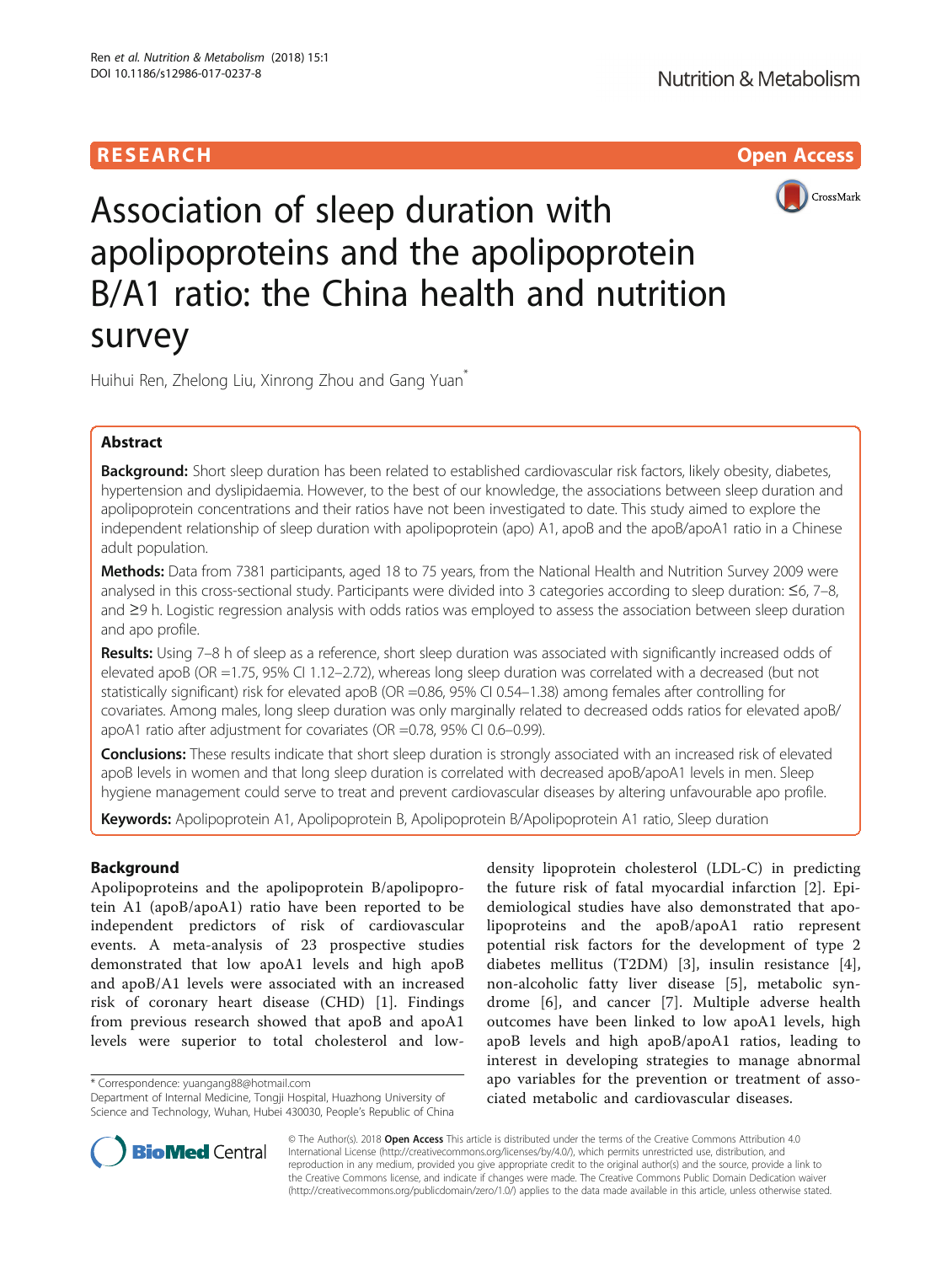Sleep is a behavioural risk factor that has been considered an additional factor adversely affecting multiple public health concerns. Although there are several inconsistencies in the published literature [[8](#page-8-0), [9\]](#page-8-0), large-scale studies have reported that both short and long sleep durations are independently associated with an increased risk of diabetes [\[10](#page-8-0)], hypertension [\[11\]](#page-8-0), cardiovascular diseases [[12](#page-8-0)], and allcause mortality [[13](#page-8-0)]. These observations supported the "Ushaped" association between sleep duration and increased risk of adverse health outcomes. There is also evidence that sleep duration is linked to atherosclerotic dyslipidaemia. For example, epidemiological studies have demonstrated that short sleep durations were significantly associated with increased total cholesterol, LDL-C levels and low highdensity lipoprotein cholesterol (HDL-C) levels [[14](#page-8-0), [15](#page-8-0)]. However, studies exploring the association of sleep duration with apolipoproteins and the apoB/apoA1 ratio are scarce. It is well-known that apolipoproteins are closely linked to serum lipid concentrations and are responsible for the synthesis, metabolism, as well as structural stability of lipoprotein particles, which contain triglycerides, free cholesterol, cholesterol esters, and apolipoproteins [\[16\]](#page-8-0). Additionally, findings of an epidemiological study have indicated that modifiable lifestyle factors could strongly influence apo concentrations [\[17\]](#page-8-0). Therefore, apo variables were hypothesized to correlate with sleep duration, as well.

Since sleep duration was an established modifiable lifestyle factor, understanding the correlation between sleep duration and apo variables could be of great importance to develop behavioural strategies to prevent the cardiometabolic events and mortality associated with unfavourable apo profile. To explore the relationship between sleep duration and the levels of apoA1, apoB and the apoB/apoA1 ratio, we analysed the nationally representative data from the 2009 China Health and Nutrition Survey (CHNS).

# **Methods**

#### China health and nutrition survey

The CHNS is a longitudinal cohort survey that is conducted to examine the health and nutritional status of its population. The survey began in 1989, with a total of nine waves (1989, 1991, 1993, 1997, 2000, 2004, 2006, 2009, 2011) using a multistage random-cluster process to select samples surveyed from nine provinces. The provinces varied largely in geography, economic development public resources, and health indicators covering Heilongjiang, Liaoning, Shandong, Jiangsu, Henan, Hubei, Hunan, Guangxi, and Guizhou. Counties in each province were stratified based on income levels (low, middle, and high), and a weighted sampling scheme was used to randomly select four counties. Details of the CHNS are described elsewhere [\[18](#page-8-0)]. Informed consent was obtained from each participant, and the survey was approved by the institutional review committees of the University of North Carolina at Chapel Hill, the National Institute of Nutrition and Food Safety, the Chinese Centre for Disease Control and Prevention, and the China-Japan Friendship Hospital, Ministry of Health.

### Study participants

Since blood samples were first collected in 2009, we only analysed the data from the 2009 CHNS. Thus, 8102 participants aged 18 to 75 years with biomarkers were eligible for recruitment. Among these adults, individuals with pregnancy ( $n = 62$ ), chronic renal disease ( $n = 6$ , estimated glomerular filtration rate (eGFR) <15 ml/min/1.73 m<sup>2</sup>) [[19](#page-8-0)], or missing data for apoA1, apoB, the apoB/A1 ratio  $(n = 19)$  or sleep duration  $(n = 368)$  were excluded. We also excluded participants with missing values for other measures: total cholesterol, triglycerides, HDL-C, LDL-C, haemoglobin A1c (HbA1c), fast plasma glucose (FPG), hypersensitive C-reactive protein (hs-CRP), uric acid, body mass index (BMI), systolic and diastolic blood pressure, smoking status, drinking status, or obtained educational level. The remaining 7381 participants (3463 men, 3918 women) were included in our analytic sample.

### Assessment of sleep duration

Sleep duration was assessed with self-reported questionnaire. The questionnaire on physical activity included the question: "How many hours each day do you usually sleep, including daytime and night time? (hours)." Responses of the number of hours per day ranged from 1 to 18 h. Given the U-shaped relationship of sleep duration with cardiometabolic disease events [[11, 12,](#page-8-0) [20](#page-9-0)], sleep duration was categorized as  $\leq 6$  (short), 7 to 8 (optimal), and  $\geq$ 9 h (long) per day.

# Interviews and measurements

Sociodemographic information of the subjects, including age, sex, rural/urban sites and education level, was investigated using a self-reported questionnaire. Participants were also asked to report smoking status (never, former and current smokers), drinking habits, and self-reported medical history of hypertension, diabetes, and the use of antihypertensive drugs methods.

We measured height, weight, waist circumference (WC) and blood pressure under standardized conditions. Height was measured to the nearest 0.1 cm with participants wearing light clothing and without shoes using a portable SECA stadiometer (SECA; Hamburg, Germany). Weight was measured to the nearest 0.1 kg without shoes and in light clothing using a calibrated beam scale. The WC was measured with participants in an upright position at a navel level at the end of expiration using a tape. BMI was computed as body weight (kg) divided by height squared in metres  $(m^2)$ . After a 10-min rest, blood pressure was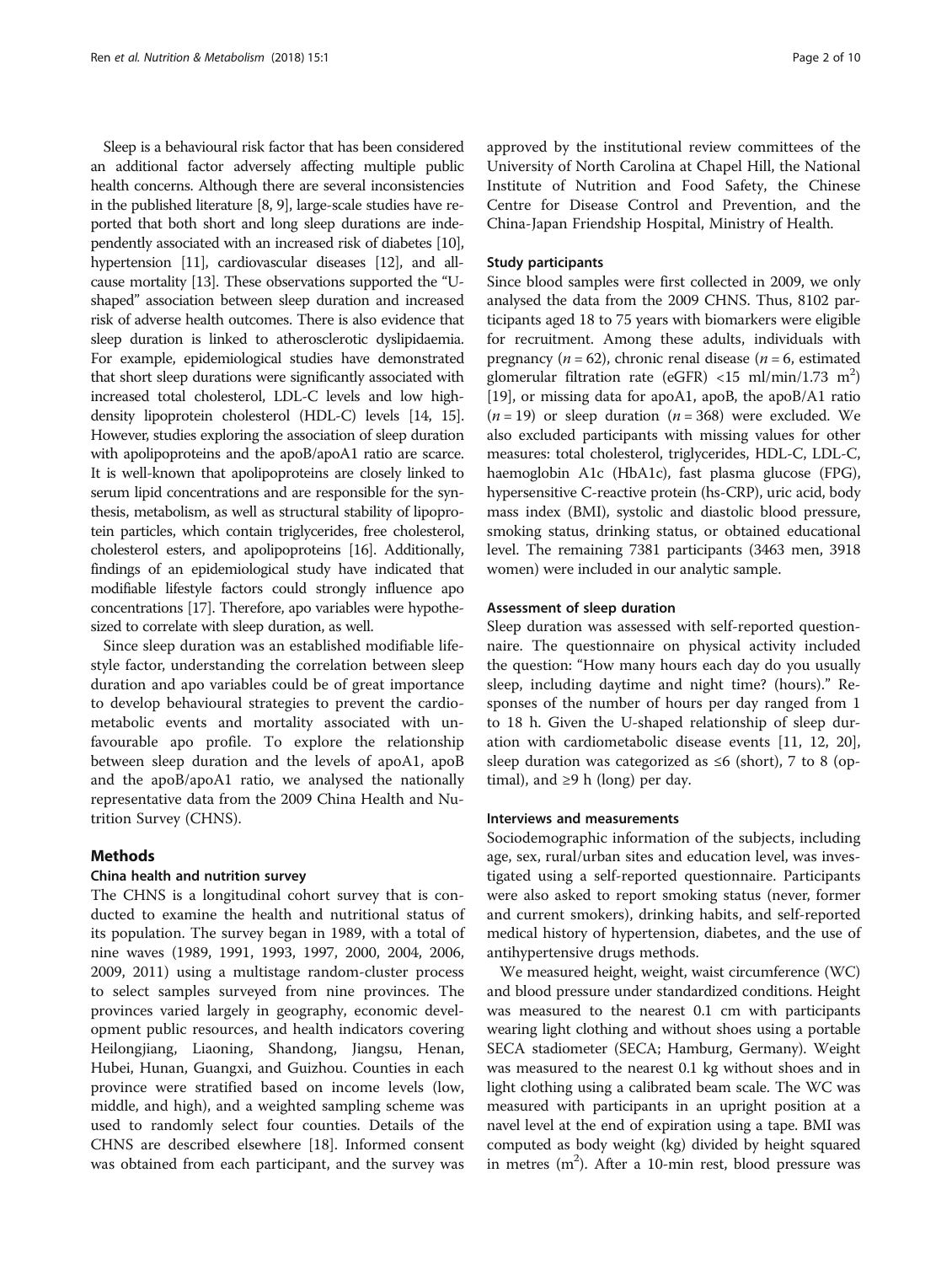measured in triplicate using mercury sphygmomanometers with an interval of 3–5 min between the 2 measurements. The average of the three measurements was used in the data analysis.

Blood samples were collected from study participants after an 8–12 h overnight fast. All blood samples were immediately centrifuged and tested for glucose and HbA1c and stored at −86 °C for later analysis. The apoA1 and apoB were measured by immunoturbidimetric method with a biochemical autoanalyser (Hitachi 7600 automated analyser, Tokyo, Japan). Total cholesterol was analysed by the cholesterol oxidase-phenol and aminophenazone (CHOD-PAP) method, triglycerides by the glycerol-3-phosphate oxidasephenol and aminophenazone (GPO-PAP) method, and HDL-Cl and LDL-C by the enzymatic method. The serum uric acid level was measured by an enzymatic colourimetric method, glucose by the glucose oxidase-phenol and aminophenazone (GOD-PAP) method, and HbA1c by a chromatograph procedure. Hs-CRP was quantified by the immunoturbidimetric method using a Hitachi 7600 automated analyser.

## Definitions

Abnormal apo variables were determined based on a previously published definition [\[21](#page-9-0)]. Serum apoA1 levels were defined as decreased if they were less than the sex-specific 15th percentile values  $\langle$ <0.85 g/L in men, <0.91 g/L in women). Serum apoB levels were defined as elevated when they were  $\geq$  the sex-specific 85th percentile values (apoB, ≥1.17 g/L in men, ≥1.18 g/L in women). An elevated apoB/ apoA1 ratio was defined as an apoB/apoA1 ratio ≥ the sexspecific 85th percentile values ( $\geq$ 1.15 g/L in men,  $\geq$ 1.08 g/L in women). According to the Working Group on Obesity recommendations in China [\[22\]](#page-9-0), participants were defined as normal (BMI of  $18.5-24.0 \text{ kg/m}^2$ ), overweight (BMI of 24.0–27.9  $\text{kg/m}^2$ ) and obese (BMI 28.0  $\text{kg/m}^2$ ). Central obesity was diagnosed according to the criteria recommended by the International Diabetes Federation for Asians [[23](#page-9-0)], WC  $\geq$ 90 cm for men and  $\geq$ 80 cm for women.

### Statistical analysis

Statistical analyses were performed separately for men and women. The interquartile ranges (IQR) were used to describe continuous variables for their skewed distribution, whereas categorical variables were presented as proportions. The Wilcoxon rank-sum test was used to investigate the differences in demographic, anthropometric, and clinical characteristics for continuous variables, and the chisquare test was used for categorical variables between men and women. Across sleep duration groups, differences in demographic, anthropometric, and clinical parameters were evaluated by the Kruskal-Wallis test with Dunn's post hoc test for continuous variables and the chi-

square test for categorical variables. Bonferroni correction was used to adjust P-values for all paired comparisons.

For each gender, multivariate logistic regression analysis was conducted to assess the strength of the association between sleep duration and low apoA1 levels, high apoB levels and high apoB/apoA1 ratios after adjustment for multiple confounding variables, with those who sleep 7– 8 h per day as the reference group. The covariate included in the first model was age. Model 2 was further adjusted for urban/rural region, education level, smoking status, alcohol use and medical history of diabetes or hypertension. Model 3 was adjusted for all the variables in model 2 plus systolic/diastolic blood pressure, FPG, HbA1c, urid acid, and hs-CRP. Model 4 was adjusted for BMI and WC in addition to the mediating variables in model 3. The collinearity between independent variables was assessed by variance inflation factor [[24](#page-9-0)]. For each gender, the unadjusted ORs between the dependent variables (apoA1, apoB and the apoB/A1 ratio) and sleep duration were identified by univariate logistic regression analysis. Statistical significance was defined at a two-tailed  $P$  value <0.05. All statistical analyses were performed using IBM SPSS statistics version 19.0 (SPSS, Chicago, IL, USA).

#### Results

Men were more likely to report smoking, drinking and diabetes, and women were more likely to report having less than a high school education (Table [1](#page-3-0)). In addition, men had higher median values for WC, systolic and diastolic blood pressure, FPG, hs-CRP, uric acid, triglycerides, and apoB/apoA1 ratio than women ( $P < 0.05$ ), whereas women had greater total cholesterol, HDL-C, LDL-C, apoA1 and LPA levels than men  $(P < 0.05)$ . However, BMI, apoB and sleep duration were not significantly different between sexes. Due to the significant differences in apo profile between men and women, we analysed the data by sex.

Tables [2](#page-4-0) and [3](#page-5-0) show the demographic and clinical characteristics of participants across sleep duration in men and women. As expected, short sleepers were older, long sleepers were more likely to live in rural regions, and optimal sleepers had the highest education level in both sexes. Among males, short sleep duration was associated with higher diastolic blood pressure, greater WC, and higher apoA1 and apoB compared with optimal and long sleepers  $(P < 0.05)$ . Additionally, the optimal sleep duration group had the lowest hypertension compared with short and long sleepers. In women, we found that the percentage of current smokers and the percentages of women with elevated hypertension and diabetes, systolic and diastolic blood pressure, WC, FPG, HbA1c, uric acid, total cholesterol, triglycerides, LDL-C, apoB levels, and apoB/A1 ratios were significantly higher in short sleepers compared with optimal and long sleepers ( $P < 0.05$ ), whereas drinking, BMI, HDL-C, and LPA levels were not different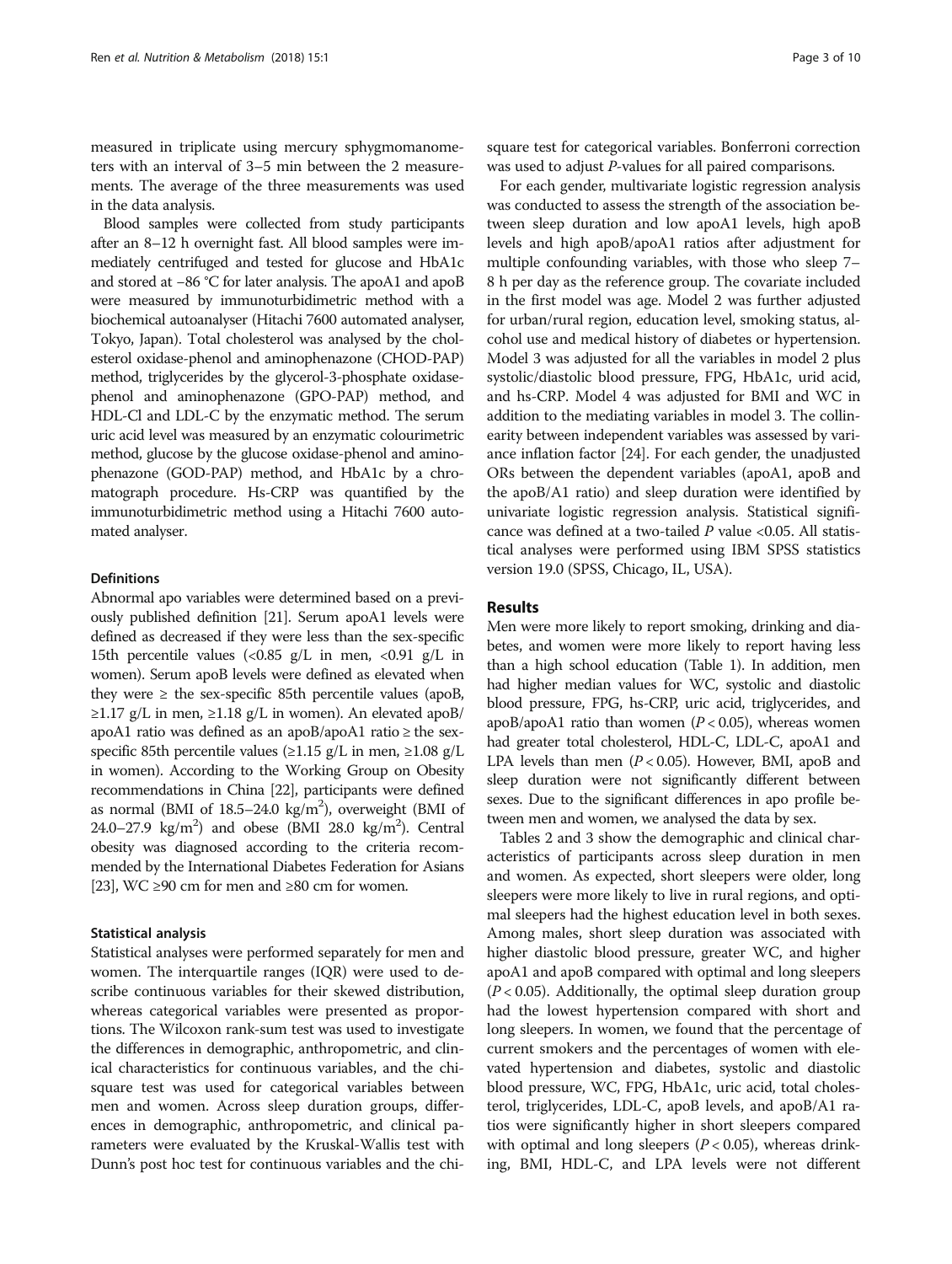#### <span id="page-3-0"></span>Table 1 Basic characteristics of the study population by sex

|                                 | Men                 | Women               |        |
|---------------------------------|---------------------|---------------------|--------|
| Characteristic                  | $n = 3463$          | $n = 3918$          |        |
| Age (years)                     | 50.1 (39.3-59.6)    | 49.9(40-59.3)       | 0.586  |
| Education < high school (%)     | 71.3                | 79.2                | 0.0001 |
| Rural region (%)                | 68.7                | 67.4                | 0.236  |
| Current smoking (%)             | 56.1                | 3.7                 | 0.0001 |
| Drinking (%)                    | 61.6                | 9.3                 | 0.0001 |
| Medical history                 |                     |                     |        |
| Hypertension (%)                | 11.7                | 12.6                | 0.245  |
| Diabetes (%)                    | 3.4                 | 2.2                 | 0.003  |
| Systolic blood pressure (mmHq)  | $121(113 - 133)$    | 120(110-131)        | 0.0001 |
| Diastolic blood pressure (mmHg) | $81(75 - 89)$       | $80(71 - 85)$       | 0.0001 |
| BMI (kg/m2)                     | $23.2(21-25.5)$     | $23.1(21 - 25.6)$   | 0.969  |
| WC (cm)                         | 84(77-91)           | $80(74 - 88)$       | 0.0001 |
| FPG (mg/dl)                     | 92.3(84.9-102.1)    | 91.4(84.6-99.9)     | 0.001  |
| HbA1c (%)                       | $5.5(5.2 - 5.8)$    | $5.5(5.2 - 5.8)$    | 0.232  |
| Hs-CRP (mg/l)                   | $1(1-2)$            | $1(0-2)$            | 0.0001 |
| Uric acid (mg/dl)               | $5.7(4.8 - 6.8)$    | $4.3(3.6 - 5.2)$    | 0.0001 |
| Total cholesterol (mg/dl)       | 182.9(160.1-208.4)  | 185.2(160.5-212.7)  | 0.014  |
| Triglycerides (mg/dl)           | 116(77.9-189.5)     | 108.1(74.4-162.1)   | 0.0001 |
| HDL-C (mg/dl)                   | $50.7(42.5 - 60.7)$ | $55.3(47.1 - 64.6)$ | 0.0001 |
| LDL-C (mg/dl)                   | 110.6(88.9-133)     | 113.3(90.9-138.8)   | 0.0001 |
| ApoA1(mg/dl)                    | $1.07(0.92 - 1.27)$ | $1.12(0.97 - 1.3)$  | 0.0001 |
| ApoB (mg/dl)                    | $0.88(0.72 - 1.07)$ | $0.88(0.71 - 1.07)$ | 0.563  |
| Apo B/Apo A1                    | $0.81(0.63 - 1.03)$ | $0.76(0.6 - 0.96)$  | 0.0001 |
| LPA (mg/dl)                     | $7.2(3.5 - 15.3)$   | $8.4(4.5 - 17.8)$   | 0.0001 |
| Sleep duration (hours)          | $8(7-8)$            | $8(7-8)$            | 0.053  |

BMI: body mass index; WC: waist circumference; FPG: fast plasma glucose; HbA1c: haemoglobin A1c; Hs-CRP: hs-C-reactive protein; HDL-C: high density lipoprotein cholesterol; LDL-C: low density lipoprotein cholesterol; ApoB: apolipoprotein B; ApoA1: apolipoprotein A1; LAP: lipid accumulation product

among groups  $(P > 0.05)$ . Differences in hs-CRP and apoA1 levels were only significant between short and optimal sleepers in women ( $P < 0.05$ ).

Figure [1](#page-6-0) shows the sex-specific crude association of sleep duration and apoA1, apoB, and the apoB/A1 ratio. The results showed that higher apoB levels and higher apoB/A1 ratio were positively associated with short sleep duration in women and were negatively related to long sleep duration in men compared with the reference 7 to 8 h (women OR 2.64, 95% CI 1.74–4.02, P < 0.0001; OR 1.68, 95% CI 1.3– 2.18,  $P < 0.001$ ; men OR 0.78, 95% CI 0.61-0.99,  $P =$ 0.046; OR 0.77, 95% CI 0.61-0.98,  $P = 0.03$ ). Female participants with long sleep duration were more likely to have decreased apoB levels and apoB/apoA1 ratios compared to optimal sleep participants, though the difference was not significant  $(P > 0.05)$ . We observed no association between apoA1 and sleep duration in either sex  $(P > 0.05)$ .

However, when controlling for age and other cofounders, short sleep was no longer associated with the apoB/A1 ratio in women (Table [4](#page-7-0) OR 1.25, 95% CI 0.94– 1.65,  $P = 0.108$ ). Interestingly, the association between short sleep and elevated apoB levels was still maintained after additional adjustment for potential confounders (OR 1.75, 95% CI 1.12–2.72,  $P = 0.013$ ). In men, the negative association of long sleep with an elevated apoB/A1 ratio was increased with the inclusion of age, current smoking, drinking, less than high school education, urban region, medical history of hypertension and diabetes, systolic and diastolic blood pressure, FPG, HbA1c, urid acid, and hs-CRP in subsequent Models 1, 2 and 3 (OR 0.77, 95% CI 0.61–0.97,  $P = 0.029$ ; OR 0.75, 95% CI 0.59–0.96,  $P =$ 0.021; OR 0.74, 95% CI 0.58-0.94, P = 0.015). However, the strength of the association was only marginally significant after further adding BMI and WC into model 4 (OR 0.78, 95% CI 0.6–0.99,  $P = 0.046$ ). In addition, the adjusted association of decreased apoB levels and long sleep was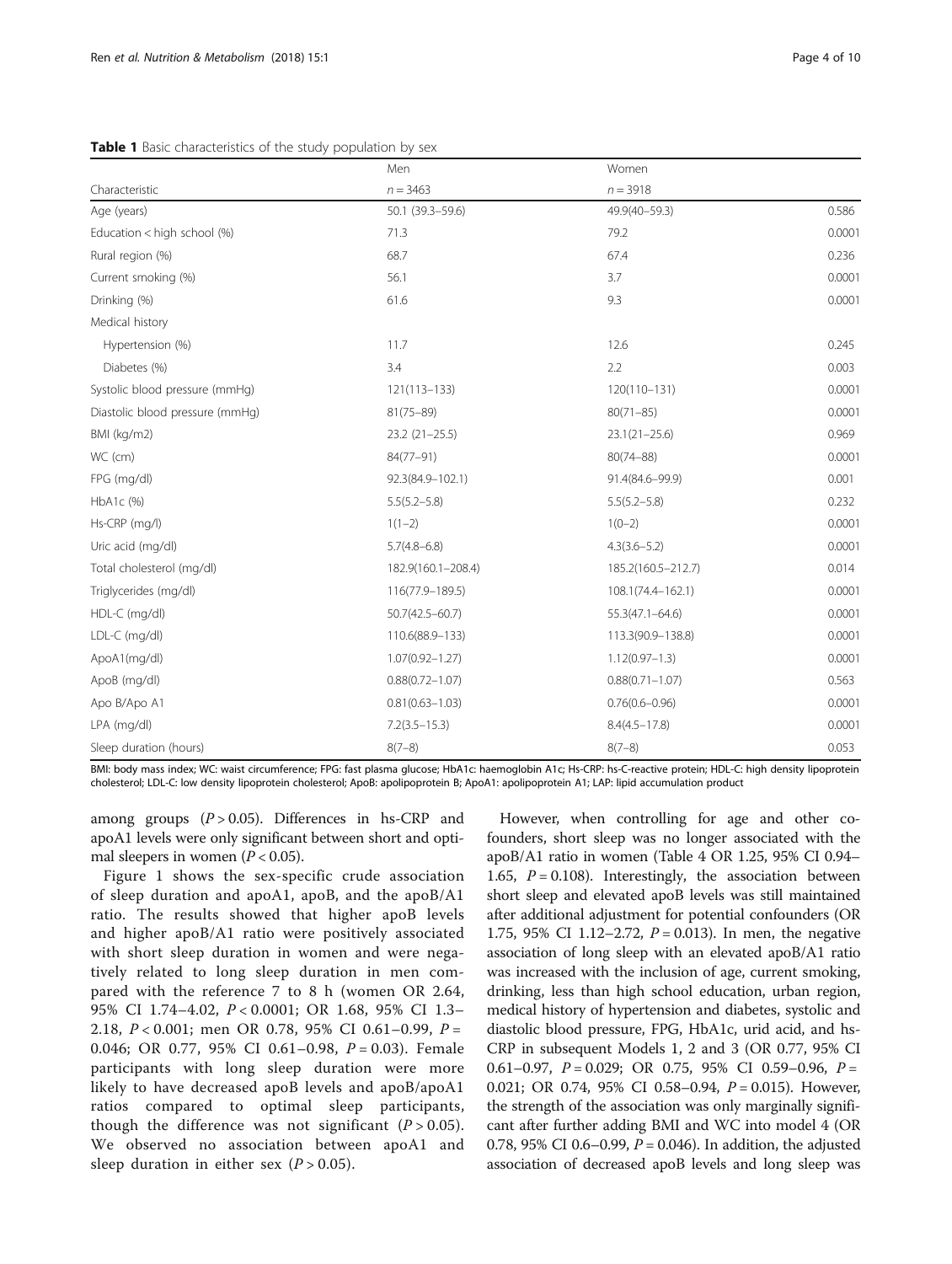|                                 | $5$ to $6$                     | 7 to 8              | 9 to 10                  |
|---------------------------------|--------------------------------|---------------------|--------------------------|
| N(%)                            | 396(10.1)                      | 2704(69)            | 818(20.9)                |
| Age (years)                     | $56.9(49.1 - 66.1)^{*}$        | 48.3(39.5-58)       | $49.3(38.9 - 59.7)^{#}$  |
| Education < high school (%)     | $82.3*$                        | 76.6                | $87.2$ *                 |
| Rural region (%)                | 56.1                           | 67.3                | $72.9$ <sup>*#</sup>     |
| Current smoking (%)             | $9.8*$                         | 2.9                 | $3.9^{#}$                |
| Drinking (%)                    | 11.4                           | 9.1                 | 8.6                      |
| Medical history                 |                                |                     |                          |
| Hypertension (%)                | $21.5*$                        | 11.4                | $13.2^{\#}$              |
| Diabetes (%)                    | $5.3*$                         | 1.8                 | $2.4^{\#}$               |
| Systolic blood pressure (mmHg)  | $128(115 - 141)^*$             | 120(110-130)        | $120(109 - 131)^{#}$     |
| Diastolic blood pressure (mmHg) | $74(81 - 89)^*$                | 79(71-85)           | 79(70-83)#               |
| BMI (kg/m2)                     | $23.3(21.2 - 26)$              | $23.1(21.1 - 25.6)$ | 23.1(20.8-25.4)          |
| WC (cm)                         | $83(76.9 - 89)^{*}$            | $80(74 - 87.3)$     | $80(74 - 87.8)^{#}$      |
| FPG (mg/dl)                     | 94.4(87.3-102.9)*              | 91.4(84.6-99.7)     | $90.4(84.1 - 19.5)^{\#}$ |
| HbA1c (%)                       | $5.6(5.3-6)^{*}$               | $5.5(5.2 - 5.8)$    | $5.5(5.2 - 5.8)^{#}$     |
| Hs-CRP (mg/l)                   | $1(1-3)^{*}$                   | $1(0-2)$            | $1(0-3)$                 |
| Uric acid (mg/dl)               | $4.5(3.9 - 5.5)^{*}$           | $4.2(3.5 - 5.1)$    | $4.2(3.5-5.2)^{#}$       |
| Total cholesterol (mg/dl)       | 197.8(170.6-229.2)             | 184.1(160.1-210.8)  | $181(157.8 - 210)^{\#}$  |
| Triglycerides (mg/dl)           | 119.1(77.9-185.1) <sup>*</sup> | 107.2(73.5-158.5)   | $109(72.6 - 162.1)^{#}$  |
| HDL-C (mg/dl)                   | 54.9(46.4-64.9)                | $55.7(47.2 - 65)$   | $55(46.8 - 63)$          |
| LDL-C (mg/dl)                   | 124.1(96.8-150)*               | 112.5(90.9-137.3)   | $111(88.2 - 134.9)^{#}$  |
| ApoA1(mg/dl)                    | $1.16(0.98 - 1.36)$            | $1.12(0.97 - 1.29)$ | $1.11(0.97 - 1.29)$      |
| ApoB (mg/dl)                    | $1(0.79 - 1.2)^{*}$            | $0.87(0.71 - 1.06)$ | $0.85(0.7-1.03)^{#}$     |
| ApoB/apoA1                      | $0.84(0.64 - 1.04)$            | $0.76(0.6 - 0.95)$  | $0.74(0.6 - 0.93)^{*}$   |
| LPA (mg/dl)                     | $9.2(5 - 18.6)$                | $8.4(4.4 - 17.9)$   | $8.5(4.3 - 16.4)$        |

<span id="page-4-0"></span>Table 2 Characteristics of the female participants across sleep duration

\*P < 0.05 compared with the reference 7 to 8 h; \*P < 0.05 compared with the reference 5 to 6 h; BMI: body mass index; WC: waist circumference; FPG: fast plasma glucose; HbA1c: heamoglobin A1c; Hs-CRP: hs-C-reactive protein; HDL-C: high density lipoprotein cholesterol; LDL-C: low density lipoprotein cholesterol; ApoB: apolipoprotein B; ApoA1: apolipoprotein A1; LAP: lipid accumulation product

not statistically significant across sleep duration groups (OR 0.84, 95% CI 0.65–1.1,  $P = 0.122$ ).

Finally, we combined sex in the logistic regression analyses described above. A similar association between short sleep duration and elevated apoB levels was noted (OR 1.43, 95% CI 1.11–1.84); however, no significant association of sleep duration with serum apoA1 level or the apoB/apoA1 ratio was observed after adjustment for sex, age and other covariables.

## **Discussion**

This study took advantage of a representative sample of participants from the CHNS, and it demonstrated a significant increase in apoB levels among female participants with sleep deprivation and a decrease in the apoB/apoA1 ratio among male participants who slept longer. Short sleep duration was more strongly associated with apo levels (particularly apoB concentrations in women) than the other sleep duration groups. The current results extend upon the observations in previous studies suggesting that apoB levels and the apoB/apoA1 ratio are related to sleep duration and go further by providing additional information on the pathophysiological association of sleep duration with cardiometabolic disorders, as well as highlight the possibility of managing and preventing cardiometabolic diseases by controlling some of their risk factors through specific sleep interventions.

We have not been able to find previous studies exploring the association of sleep duration with apo profile. However, emerging evidence from several populationbased studies have shown that short sleep duration may play critical roles in the pathogenesis of diabetes [[25](#page-9-0)], obesity [[26](#page-9-0)], and hypertension [\[27\]](#page-9-0), all of which are primary risk factors for CHD. Observational studies have also implicated short sleep duration in the aetiology of atherosclerotic dyslipidaemia, such as high LDL-C, high triglyceride, and low HDL-C levels [[15](#page-8-0)]. Similarly, our study reports that short sleep duration is positively correlated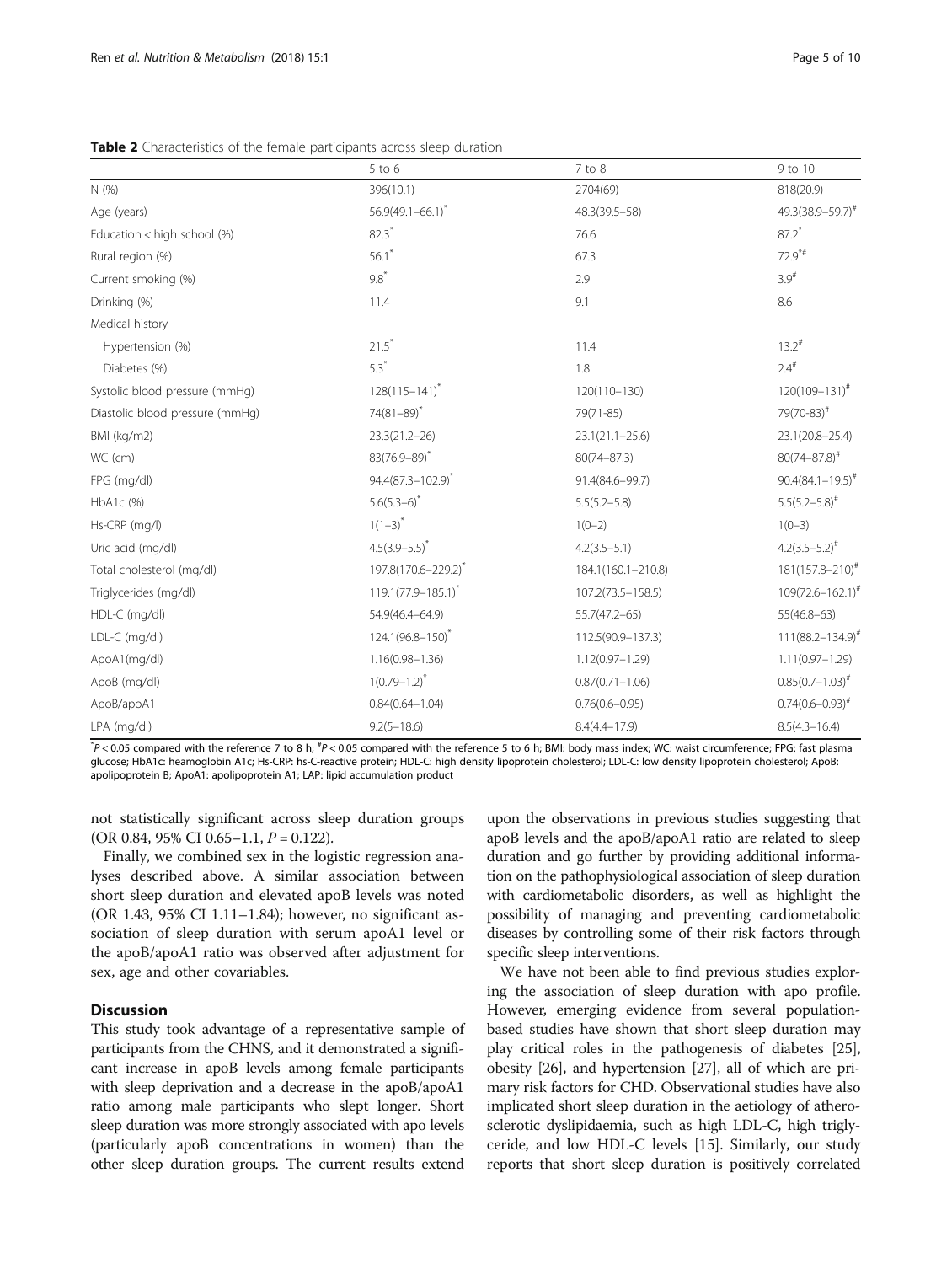|                                 | $5$ to $6$              | $7$ to $8$           | 9 to 10                          |
|---------------------------------|-------------------------|----------------------|----------------------------------|
| N(%)                            | 303(9.2)                | 2362(68.2)           | 738(22.6)                        |
| Age (years)                     | $54.6(45.1 - 63.6)^{*}$ | 49(39.1-58.6)        | $51.2(37.8 - 61.4)$ <sup>#</sup> |
| Education < high school (%)     | 72.3                    | 69.3                 | $77.8^*$                         |
| Rural region (%)                | $55^*$                  | 69                   | $73.1^{\#}$                      |
| Current smoking (%)             | 59.4                    | 56.1                 | 55.2                             |
| Drinking (%)                    | 64.8                    | 62.5                 | $57.3**$                         |
| Medical history                 |                         |                      |                                  |
| Hypertension (%)                | $16.4*$                 | 10.2                 | $14.6^*$                         |
| Diabetes (%)                    | 4.4                     | 3.2                  | 3.4                              |
| Systolic blood pressure (mmHq)  | 122(115-138)            | 121(114-132)         | $121(112 - 135)$                 |
| Diastolic blood pressure (mmHg) | $81(77 - 90)$           | $81(76 - 89)$        | $80(73-88)^{*}$                  |
| BMI (kg/m2)                     | $23.2(21 - 25.8)$       | $23.3(21.1 - 25.5)$  | $23(20.7 - 25.4)^{*}$            |
| WC (cm)                         | 84.7(78-92)             | 84.5(77.4-91.3)      | $83.2(76 - 90.4)^{4}$            |
| FPG (mg/dl)                     | 92.9(83.9-104.6)        | $92.5(85.1 - 102.1)$ | 91.6(84.6-101.2)                 |
| HbA1c (%)                       | $5.5(5.3 - 5.9)$        | $5.5(5.2 - 5.8)$     | $5.5(5.2 - 5.8)$                 |
| Hs-CRP (mg/l)                   | $1(1-3)$                | $1(1-2)$             | $1(1-2)$                         |
| Uric acid (mg/dl)               | $5.7(4.7-6.7)$          | $5.7(4.8 - 6.7)$     | $5.7(4.8 - 6.6)$                 |
| Total cholesterol (mg/dl)       | 181.8(160.1-213.1)      | 183.3(160.5-209.6)   | 180.6(158.1-204.8)               |
| Triglycerides (mg/dl)           | 121.4(77.9-189.5)       | 116(77.9-192.4)      | 116.5(78-186.9)                  |
| HDL-C (mg/dl)                   | $51.4(43.3 - 62.3)$     | $50.3(42.1 - 61.1)$  | 50.7(42.8-59.9)                  |
| LDL-C (mg/dl)                   | 110.2(88.9-136.5)       | 110.6(89.3-133.8)    | 108.5(88.1-129.5)                |
| ApoA1(mg/dl)                    | $1.12(0.95 - 1.36)^{*}$ | $1.07(0.91 - 1.27)$  | $1.06(0.92 - 1.24)^{#}$          |
| ApoB (mg/dl)                    | $0.9(0.74 - 1.12)$      | $0.89(0.73 - 1.07)$  | $0.85(0.71 - 1.03)^{4}$          |
| ApoB/apoA1                      | $0.78(0.63 - 1.04)$     | $0.82(0.63 - 1.04)$  | $0.8(0.63 - 1)$                  |
| LPA (mg/dl)                     | $8.1(3.8 - 15.3)$       | $6.9(3.4 - 15.1)$    | $7.9(3.8 - 16)$                  |

<span id="page-5-0"></span>Table 3 Characteristics of the male participants across sleep duration

\*P < 0.05 compared with the reference 7 to 8 h; \*P < 0.05 compared with the reference 5 to 6 h; BMI: body mass index; WC: waist circumference; FPG: fast plasma glucose; HbA1c: hemoglobin A1c; Hs-CRP: hs-C-reactive protein; HDL-C: high density lipoprotein cholesterol; LDL-C: low density lipoprotein cholesterol; ApoB: apolipoprotein B; ApoA1: apolipoprotein A1; LAP: lipid accumulation product

with high apoB concentrations. It is established that higher apoB levels are often correlated with an increased risk of developing CHD. Elevated levels of serum apoB and the apoB/apoA1 ratio, as well as a decreased apoA1 level, have been reported to be risk factors for CHD, independently of the traditional cardiovascular risk factors, and they could be superior predictive indicators of cardiovascular events [\[28, 29\]](#page-9-0). The high prevalence of dysregulation of these apo parameters in short sleep duration may predispose people to a high risk for CVD. Thus, these observations are important to understand the link between sleep duration and CHD.

Based on previous evidence, several mechanisms could mediate the link between short sleep duration and high apoB levels. Mechanisms such as a decrease in the serum leptin levels or an increase in the serum ghrelin levels due to sleep insufficiency may contribute to the correlation between short sleep duration and the dysregulation of apo variables. As reported in previous

experimental studies, sleep restriction was associated with a reduced blood concentration of leptin which, in turn, increases the serum ghrelin levels, consequently increasing appetite and food intake [\[30\]](#page-9-0). The hormone leptin has a considerable impact on lipid metabolism. Evidence from an experimental study showed that a hepatocyte-specific loss of leptin signalling was associated with larger apoB-containing lipoproteins and elevated levels of very low-density lipoprotein (VLDL) triglycerides [[31\]](#page-9-0). Results from a population-based cross-sectional study on the effect of leptin and adiponectin on cardiovascular disease (CVD) risk in Asian Indian adults, have shown that individuals with abnormal leptin levels had significantly higher apoB levels and apoB/apoA1 ratios, consequently having higher risk for CVD [[32](#page-9-0)]. In addition, having a sleep deficit was hypothesized to increase the risk for unfavourable apo profile by promoting elevations in markers of inflammation. It was recently reported that sleep loss could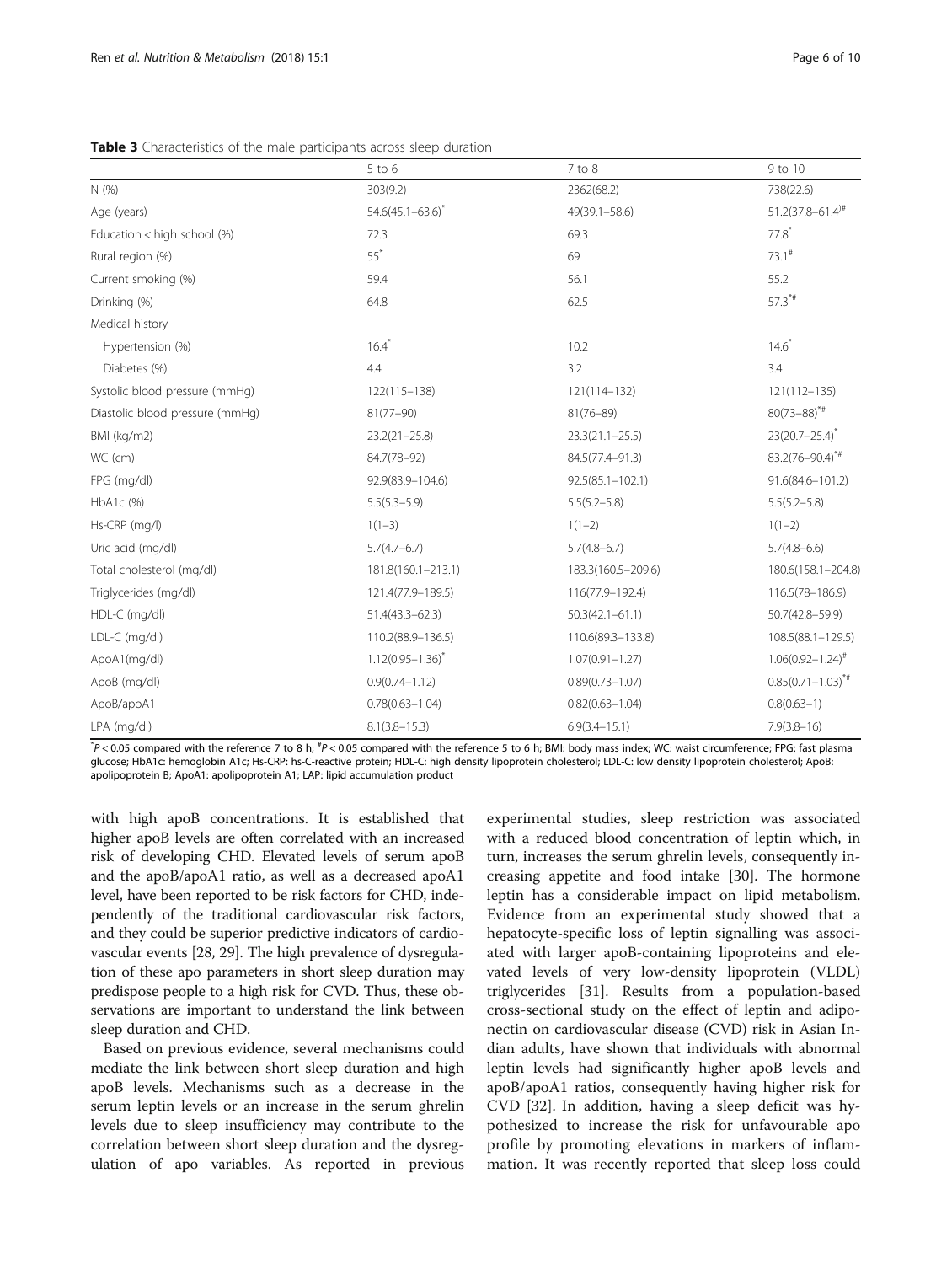<span id="page-6-0"></span>

lead to a chronic elevation of inflammatory markers levels, including interleukin-6, tumour necrosis factorα, and hs-CRP [\[13](#page-8-0), [33](#page-9-0)]. The inflammatory pathway may be involved in the biological progression responsible for the associations between sleep loss and abnormal apo variables.

Furthermore, we observed that long sleep duration is inversely with a high apoB/apoA1 ratio. In contrast to the short sleep-high apoB relationship, long sleep duration decreased the risk of abnormal apoB/A1 ratio. These findings may suggest that longer sleep may play an important role in CVD prevention. Regarding the associations between long sleep duration and metabolic/ cardiovascular disorders, studies have reported inconsistent conclusions. King et al. have reported that longer measured sleep duration was negatively associated with the incidence of coronary artery calcification [[34\]](#page-9-0). In a recent meta-analysis of prospective studies, however, no association was observed between long sleep duration and obesity risk [[9\]](#page-8-0). These inconclusive results have not been clearly explained. We hypothesized that the insufficient adjustment for confounding factors, such as exercise habits, health behaviours, medical conditions, emotional distress, and socioeconomic factors in the literature, would partly explain the differences in long sleep duration and metabolic/cardiovascular disorder associations. Additionally, in previous studies, there are variations in the cut-off value of short or long sleep duration. Thus, the association of long sleep duration and apo variables needs to be considered with caution and confirmed in future studies.

It is also important to note that we did not observe a U-shaped association between sleep duration and apo variables. The monotonic trend of the association between sleep duration and apoB in women was found in the present study, though the magnitude in long sleep duration is not significant. Similar results were found by Gangwisch et al. [[14\]](#page-8-0); a positive longitudinal association between short sleep duration and high cholesterol was observed among females, and a negative but not significant association between long sleep duration and hypercholesterolemia was noticed in males. Additionally, a community-based cross-sectional study has shown that short sleep duration increased the odds ratios of obesity in men, while long sleep duration decreased the risk of obesity in women [[26](#page-9-0)]. In contrast, a recent metaanalysis has shown that the lowest risk of T2DM was observed among those who slept for 7 to 8 h, whereas both short and long sleep duration are associated with increased T2DM risk [[20\]](#page-9-0). Furthermore, analyses of a data of 8860 participants from the Hordaland Health Study [\[35\]](#page-9-0) showed a U-shaped association between sleep duration and BMI, where individuals who slept below 6 h and above 9 h had increased BMI compared with individuals who slept the reference sleep duration of 7 to 7.99 h. As we mentioned above, there is no consensus whether the link between long sleep and cardiometabolic diseases is causal or simply reflects confounding by other potential factors that disturb sleep quality. The underlying mechanisms still need to be further clarified.

The findings in the present study should be interpreted considering several limitations. First, because it is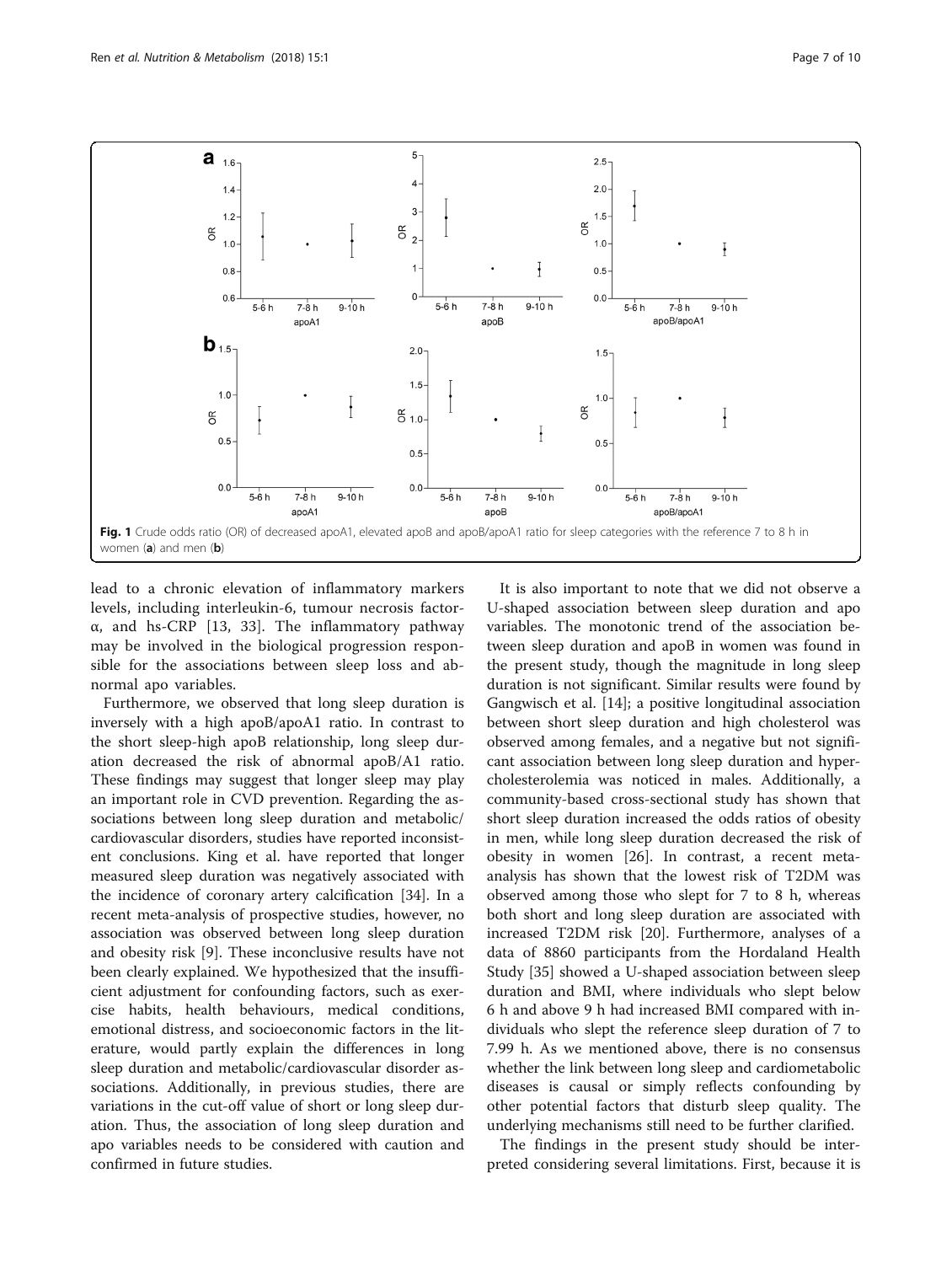<span id="page-7-0"></span>

|            | Model 1ª                              |                  |                                                                                                                                                           |                                                                                                                                                                            | Model 2 <sup>b</sup>                                       |         | Model <sub>3</sub> c                                                                      |                  |                                                             | Model 4 <sup>d</sup>                                                                                                                                                                                                                                                           |                                         |         |
|------------|---------------------------------------|------------------|-----------------------------------------------------------------------------------------------------------------------------------------------------------|----------------------------------------------------------------------------------------------------------------------------------------------------------------------------|------------------------------------------------------------|---------|-------------------------------------------------------------------------------------------|------------------|-------------------------------------------------------------|--------------------------------------------------------------------------------------------------------------------------------------------------------------------------------------------------------------------------------------------------------------------------------|-----------------------------------------|---------|
|            | ApoA1                                 | Apo <sub>B</sub> | ApoB/A1                                                                                                                                                   | ApoA <sup>-</sup>                                                                                                                                                          | ApoB                                                       | ApoB/a1 | ApoA1                                                                                     | Apo <sub>B</sub> | ApoB/A1                                                     | ApoA1                                                                                                                                                                                                                                                                          | ApoB                                    | ApoB/A1 |
|            | Sleep duration(women)                 |                  |                                                                                                                                                           |                                                                                                                                                                            |                                                            |         |                                                                                           |                  |                                                             |                                                                                                                                                                                                                                                                                |                                         |         |
|            |                                       |                  |                                                                                                                                                           | 5 to 6 112(083-149) 125(0.96-149) 125(0.96-146 128(1.092-147) 120(0.92-146) 120(0.81-146) 1.70(1.1-2.65) 1.1250) 1.1390.94-151) 1.7500.94-151) 1.250.092-165) 1.25003-165) |                                                            |         |                                                                                           |                  |                                                             |                                                                                                                                                                                                                                                                                |                                         |         |
| $7$ to $8$ |                                       |                  |                                                                                                                                                           | $\overline{1}$                                                                                                                                                             |                                                            |         |                                                                                           |                  |                                                             |                                                                                                                                                                                                                                                                                |                                         |         |
|            |                                       |                  | 9 to 10 10(0.82-1.25) 0.84(0.53-1.33) 0.834(0.66-1.06) 1.0(0.81-1.25)                                                                                     |                                                                                                                                                                            | $0.83(0.52 - 1.32)$ $0.83(0.66 - 1.05)$ $1.0(0.81 - 1.24)$ |         |                                                                                           |                  | $0.86(0.54 - 1.38)$ $0.86(0.67 - 1.09)$ $1.02(0.82 - 1.27)$ |                                                                                                                                                                                                                                                                                | $0.86(0.54 - 1.38)$ 0.87(0.69-1.11)     |         |
|            | 0.762                                 | 0.006            |                                                                                                                                                           | 0.832                                                                                                                                                                      | 0.009                                                      | 0.07    | 0.86                                                                                      | 0.018            | 0.146                                                       | 0.732                                                                                                                                                                                                                                                                          | 0.013                                   | 0.108   |
|            | Sleep duration(men)                   |                  |                                                                                                                                                           |                                                                                                                                                                            |                                                            |         |                                                                                           |                  |                                                             |                                                                                                                                                                                                                                                                                |                                         |         |
|            | 5 to 6 0.78(0.54-1.12) 1.22(0.9-1.65) |                  | $0.79(0.56 - 1.12)$                                                                                                                                       | $76(0.53 - 1.1)$                                                                                                                                                           |                                                            |         | 1.19(0.88-1.62) 0.75(0.53-1.06) 0.77(0.53-1.11) 1.2(0.87-1.56)                            |                  | $0.75(0.53 - 1.06)$ $0.76(0.53 - 1.11)$                     |                                                                                                                                                                                                                                                                                | $1.22(0.89 - 1.67)$ $0.77(0.54 - 1.09)$ |         |
| 7 to 8     |                                       |                  |                                                                                                                                                           | I                                                                                                                                                                          |                                                            |         |                                                                                           |                  |                                                             |                                                                                                                                                                                                                                                                                |                                         |         |
|            |                                       |                  |                                                                                                                                                           | 9 to 10 0.86(0.68-1.08) 0.78(0.61-0.97) 0.77(0.61-0.97) 0.834(0.66-1.06) 0.8(0.63-1.02)                                                                                    |                                                            |         | $0.75(0.59-0.96)$ $0.82(0.65-1.04)$ $0.81(0.63-1.04)$ $0.74(0.58-0.94)$ $0.85(0.67-1.08)$ |                  |                                                             |                                                                                                                                                                                                                                                                                | 0.84(0.65-1.07) 0.78(0.6-0.99)          |         |
|            | 0.22                                  | 0.039            | 0.029                                                                                                                                                     | S                                                                                                                                                                          | 0.073                                                      | 0.021   | 0.124                                                                                     | 0.092            | 0.015                                                       | 0.182                                                                                                                                                                                                                                                                          | 0.122                                   | 0.046   |
|            | waist circumference                   |                  | <sup>a</sup> Model 1 was adjusted for age; <sup>b</sup> Model 2 was adjusted for age,<br>additionally adjusted for systolic and diastolic blood pressure, |                                                                                                                                                                            |                                                            |         |                                                                                           |                  |                                                             | smoking status, alcohol consumption, education level, rural/urban, region and medical history of hypertension and diabetes. 'Model 3 was<br>fast plasma glucose, HbA1c, uric acid, and hs-CRP. "Model 4 was adjusted for all the variables in model 3 plus body mass index and |                                         |         |

| I                                                    |                                                                                                    |
|------------------------------------------------------|----------------------------------------------------------------------------------------------------|
|                                                      |                                                                                                    |
| l                                                    |                                                                                                    |
|                                                      | ֚֚֚֬                                                                                               |
|                                                      |                                                                                                    |
|                                                      |                                                                                                    |
| $\frac{1}{2}$                                        |                                                                                                    |
|                                                      |                                                                                                    |
|                                                      |                                                                                                    |
|                                                      |                                                                                                    |
|                                                      |                                                                                                    |
|                                                      |                                                                                                    |
| יא ומארא הא                                          |                                                                                                    |
|                                                      |                                                                                                    |
| l                                                    |                                                                                                    |
| 1                                                    |                                                                                                    |
|                                                      |                                                                                                    |
|                                                      |                                                                                                    |
| $+2$                                                 |                                                                                                    |
|                                                      | ֖֖֪ׅ֪֪ׅ֖֧֪֪ׅ֖֧֚֚֚֚֚֚֚֚֚֚֚֚֚֚֚֚֚֚֡֝֝֝֝֝֝֝֝֬֝֬֝֬֝֝֬֝֝֬֝֬֝֬֝֬֝֝֬֝֬֝֬֝֬֝֬֝֬֝֬֝֬֝֬֝֬֝֬֝֬֝֬֝֬֝֬֝֝֬֝֬֝֬֝֬ |
| -<br>;<br>;                                          |                                                                                                    |
|                                                      |                                                                                                    |
|                                                      |                                                                                                    |
|                                                      |                                                                                                    |
| l                                                    |                                                                                                    |
|                                                      |                                                                                                    |
|                                                      |                                                                                                    |
|                                                      |                                                                                                    |
| ֚֓                                                   |                                                                                                    |
|                                                      |                                                                                                    |
|                                                      |                                                                                                    |
|                                                      |                                                                                                    |
| $\mathfrak{c}$                                       |                                                                                                    |
|                                                      |                                                                                                    |
| 5                                                    |                                                                                                    |
|                                                      |                                                                                                    |
| ׇ֚֬֡<br>Ï                                            |                                                                                                    |
| َ م                                                  |                                                                                                    |
| $-1$                                                 |                                                                                                    |
| Ċ                                                    |                                                                                                    |
|                                                      |                                                                                                    |
|                                                      |                                                                                                    |
|                                                      |                                                                                                    |
| $\frac{1}{2}$                                        |                                                                                                    |
|                                                      |                                                                                                    |
| うりっこ<br>i                                            |                                                                                                    |
| j                                                    |                                                                                                    |
| j                                                    |                                                                                                    |
| į<br>$\overline{a}$                                  |                                                                                                    |
| .<br>.<br>.<br>.                                     |                                                                                                    |
|                                                      |                                                                                                    |
| ratio                                                |                                                                                                    |
|                                                      |                                                                                                    |
| j<br>֖֖֖֖֖֖֧֚֚֚֚֚֚֚֚֚֚֚֚֚֚֚֚֚֚֚֚֚֚֚֚֚֬֝֟֓֡֡֓֬֝֓֞֬֝֓֬ |                                                                                                    |
|                                                      |                                                                                                    |
|                                                      |                                                                                                    |
|                                                      |                                                                                                    |
| ֕                                                    |                                                                                                    |
|                                                      |                                                                                                    |
|                                                      |                                                                                                    |
|                                                      |                                                                                                    |
|                                                      |                                                                                                    |
| í<br>ļ                                               |                                                                                                    |
|                                                      |                                                                                                    |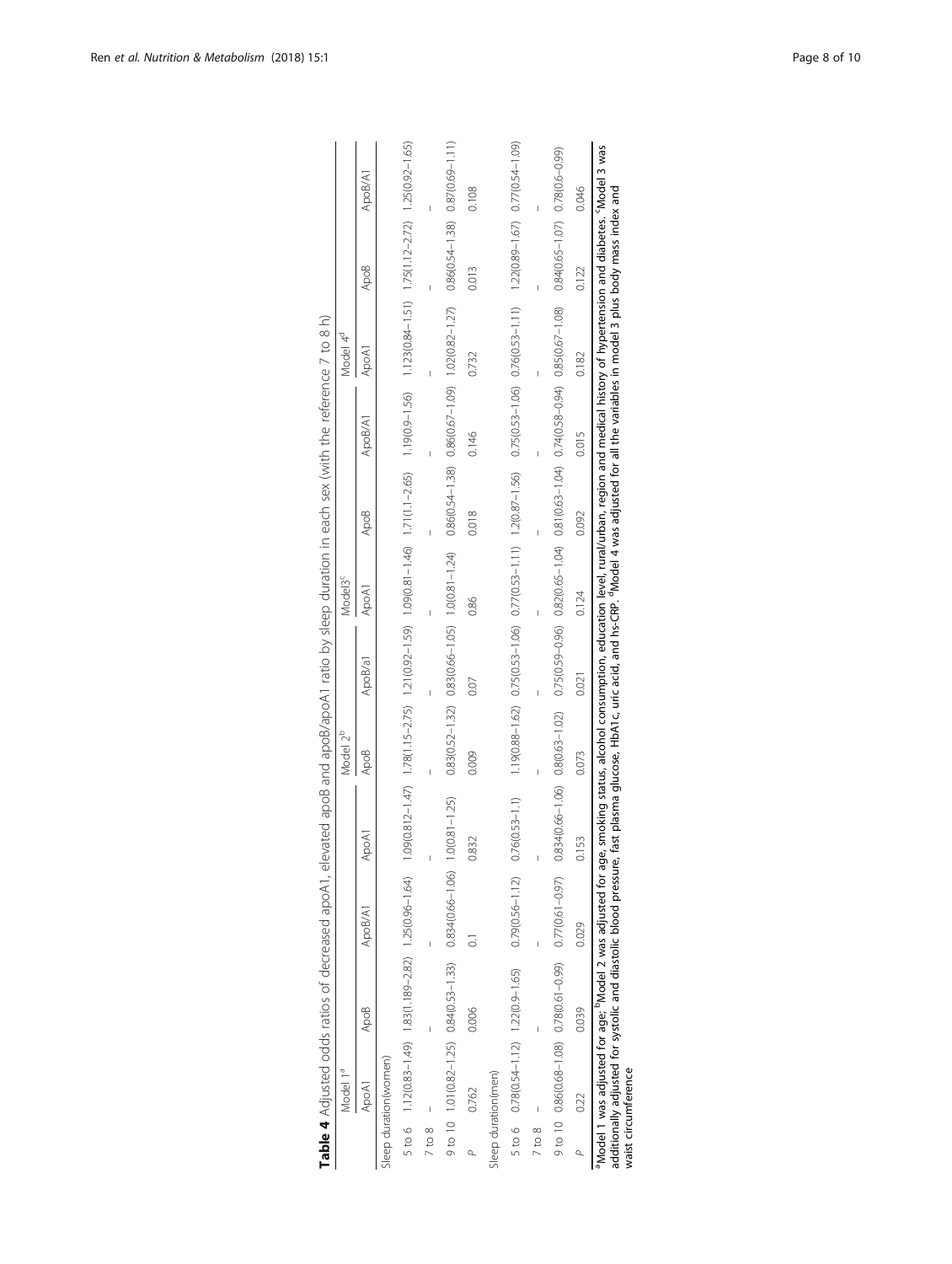<span id="page-8-0"></span>a cross-sectional study, the causal relationship between sleep duration and apo profile is undetermined. Further, it is also to be noted that the sleep duration was selfreported from a questionnaire and was not objectively measured. These findings should be confirmed in longitudinal studies using objective sleep measures. Though several studies have reported that both self-reported sleep duration and polysomnographic monitoring are reasonably accurate and highly correlated [[36\]](#page-9-0), other studies have suggested that self-reported sleep duration was longer than those directly measured [[37](#page-9-0)].

## Conclusions

In conclusion, the present study indicates that short sleep duration could be a significant risk factor for elevated apoB levels in women, while long sleep duration is associated with decreased apoB/apoA1 levels in men. As sleep duration is a well-known modifiable risk factor, these findings could have significant clinical implications for the regulation of unfavourable apo profile and, consequently, for the prevention and treatment of CHD.

#### Abbreviations

Apo: Apolipoprotein; apoB/apoA1: Apolipoprotein B/apolipoprotein A1; BMI: Body mass index; CHD: Coronary heart disease; CHNS: China Health and Nutrition Survey; CHOD-PAP: Cholesterol oxidase-phenol and aminophenazone; CVD: Cardiovascular disease; eGFR: Estimated glomerular filtration rate; FPG: Fast plasma glucose; GOD-PAP: Glucose oxidase-phenol and aminophenazone; GPO-PAP: Glycerol-3-phosphate oxidase-phenol and aminophenazone; HbA1c: Haemoglobin A1c; HDL-C: High-density lipoprotein cholesterol; hs-CRP: Hypersensitive C-reactive protein; IQR: Interquartile ranges; LDL-C: Low-density lipoprotein cholesterol; T2DM: Type 2 diabetes mellitus; VLDL: Very low-density lipoprotein; WC: Waist circumference

#### Acknowledgements

We thank the China Health and Nutrition Survey, supported by the NIH (R01HD30880, DK056350 and R01-HD38700), and the National Institute of Nutrition and Food Safety, the China Centre for Disease Control and Prevention, the Carolina Population Center at the University of North Carolina at Chapel Hill, and the Fogarty International Center for providing the data used here. We also thank the China-Japan Friendship Hospital and the Ministry of Health for support for the CHNS 2009 survey.

#### Funding

This work was supported by a grant from the National Natural Science Foundation of China (No. 81370941, Y.G.) and by the Graduates' Innovation Fund, Huazhong University of Science and Technology (No. 5003540003, H.R.).

#### Availability of data and materials

Please contact author (H.R.) for data or material requests.

#### Authors' contributions

GY designed the research. HR, ZL and XZ conducted the research. HR, ZL and XZ analysed the data. HR wrote the first draft. All authors read and approved the final manuscript.

#### Ethics approval and consent to participate

Informed consent was obtained from each participant, and the survey was approved by the institutional review committees of the University of North Carolina at Chapel Hill, the National Institute of Nutrition and Food Safety, Chinese Center for Disease Control and Prevention, and the China-Japan Friendship Hospital, Ministry of Health.

#### Consent for publication

The authors consent to the publication of the data.

#### Competing interests

The authors declare that they have no competing interests.

## Publisher's Note

Springer Nature remains neutral with regard to jurisdictional claims in published maps and institutional affiliations.

#### Received: 18 September 2017 Accepted: 25 December 2017 Published online: 05 January 2018

#### References

- 1. Thompson A, Danesh J. Associations between apolipoprotein B, apolipoprotein AI, the apolipoprotein B/AI ratio and coronary heart disease: a literature-based meta-analysis of prospective studies. J Intern Med. 2006;259:481–92.
- 2. Walldius G, Jungner I, Holme I, Aastveit AH, Kolar W, Steiner E. High apolipoprotein B, low apolipoprotein A-I, and improvement in the prediction of fatal myocardial infarction (AMORIS study): a prospective study. Lancet. 2001;358:2026–33.
- 3. Zheng S, Han T, Xu H, Zhou H, Ren X, Wu P, et al. Associations of apolipoprotein B/apolipoprotein A-I ratio with pre-diabetes and diabetes risks: a cross-sectional study in Chinese adults. BMJ Open. 2017;7:e014038.
- 4. Sierra-Johnson J, Romero-Corral A, Somers VK, Lopez-Jimenez F, Walldius G, Hamsten A, et al. ApoB/apoA-I ratio: an independent predictor of insulin resistance in US non-diabetic subjects. Eur Heart J. 2007;28:2637–43.
- 5. Yang MH, Sung J, Gwak GY. The associations between apolipoprotein B, A1, and the B/A1 ratio and nonalcoholic fatty liver disease in both normalweight and overweight Korean population. J Clin Lipidol. 2016;10:289–98.
- 6. Ryoo JH, Park SK. Association of apolipoprotein B and incidence of metabolic syndrome in Korean men: a 5-years' follow-up study. Atherosclerosis. 2013;226:496–501.
- 7. Borgquist S, Butt T, Almgren P, Shiffman D, Stocks T, Orho-Melander M, et al. Apolipoproteins, lipids and risk of cancer. Int J Cancer. 2016;138:2648–56.
- 8. Hoevenaar-Blom MP, Spijkerman AM, Kromhout D, van den Berg JF, Verschuren WM. Sleep duration and sleep quality in relation to 12-year cardiovascular disease incidence: the MORGEN study. Sleep. 2011;34:1487–92.
- 9. Wu Y, Zhai L, Zhang D. Sleep duration and obesity among adults: a metaanalysis of prospective studies. Sleep Med. 2014;15:1456–62.
- 10. Shan Z, Ma H, Xie M, Yan P, Guo Y, Bao W, et al. Sleep duration and risk of type 2 diabetes: a meta-analysis of prospective studies. Diabetes Care. 2015; 38:529–37.
- 11. Gottlieb DJ, Redline S, Nieto FJ, Baldwin CM, Newman AB, Resnick HE, et al. Association of usual sleep duration with hypertension: the sleep heart health study. Sleep. 2006;29:1009–14.
- 12. Wolff B, Volzke H, Schwahn C, Robinson D, Kessler C, John U. Relation of self-reported sleep duration with carotid intima-media thickness in a general population sample. Atherosclerosis. 2008;196:727–32.
- 13. Hall MH, Smagula SF, Boudreau RM, Ayonayon HN, Goldman SE, Harris TB, et al. Association between sleep duration and mortality is mediated by markers of inflammation and health in older adults: the health, aging and body composition study. Sleep. 2015;38:189–95.
- 14. Gangwisch JE, Malaspina D, Babiss LA, Opler MG, Posner K, Shen S, et al. Short sleep duration as a risk factor for hypercholesterolemia: analyses of the National Longitudinal Study of adolescent health. Sleep. 2010;33:956–61.
- 15. Kaneita Y, Uchiyama M, Yoshiike N, Ohida T. Associations of usual sleep duration with serum lipid and lipoprotein levels. Sleep. 2008;31:645–52.
- 16. Carmena R, Duriez P, Fruchart JC. Atherogenic lipoprotein particles in atherosclerosis. Circulation. 2004;109:Iii2–7.
- 17. Frondelius K, Borg M, Ericson U, Borne Y, Melander O, Sonestedt E. Lifestyle and dietary determinants of serum Apolipoprotein A1 and Apolipoprotein B concentrations: cross-sectional analyses within a Swedish cohort of 24,984 individuals. Nutrients. 2017;9:3.
- 18. Popkin BM, Du S, Zhai F, Zhang B. Cohort profile: the China health and nutrition survey–monitoring and understanding socio-economic and health change in China, 1989-2011. Int J Epidemiol. 2010;39:1435–40.
- 19. Stevens LA, Coresh J, Greene T, Levey AS. Assessing kidney function– measured and estimated glomerular filtration rate. N Engl J Med. 2006;354: 2473–83.